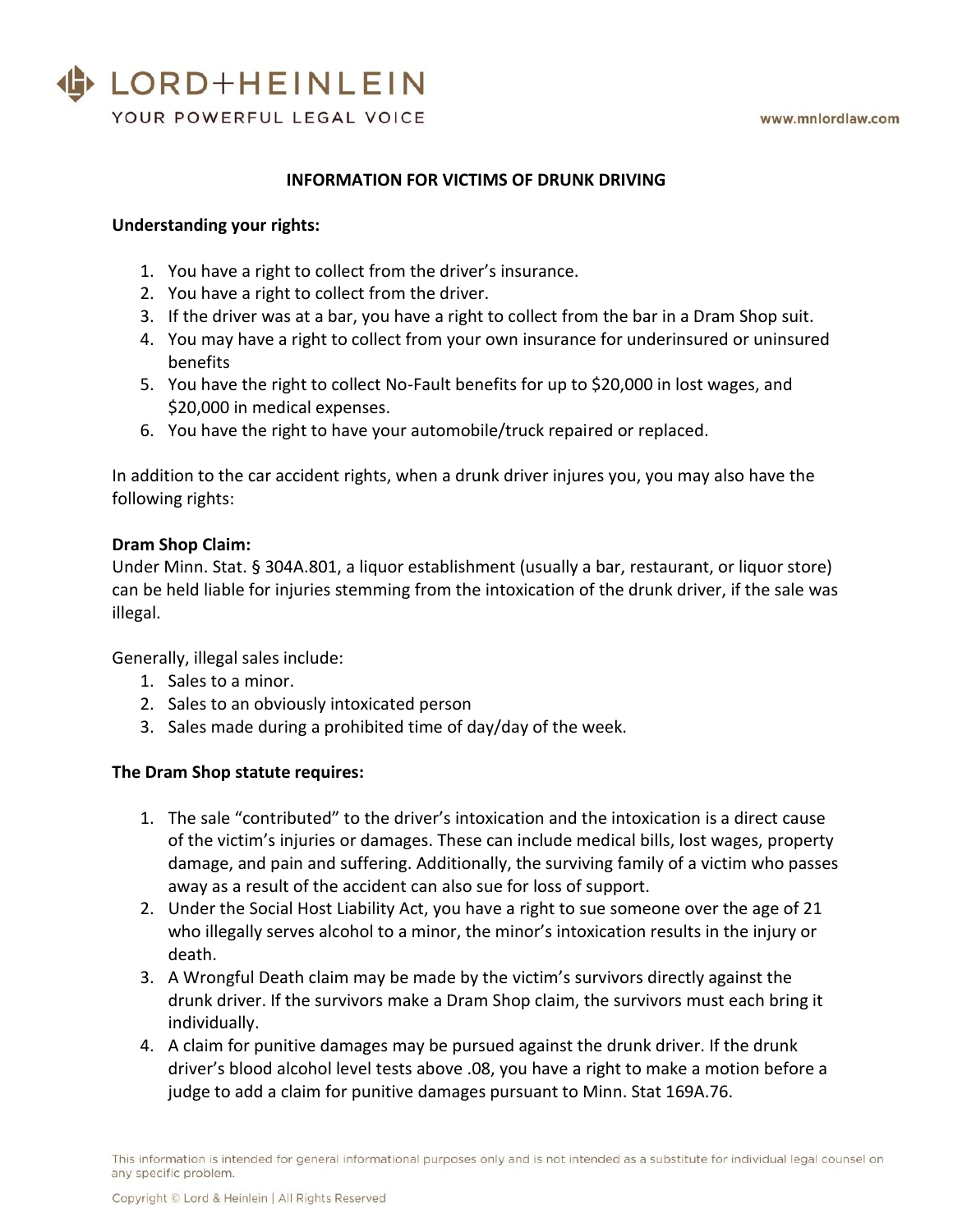# LORD+HEINLEIN

YOUR POWERFUL LEGAL VOICE

### **What are punitive damages?**

Punitive damages are designed to punish or deter a person who has acted in a willful or indifferent manner towards the rights and safety of another. Juries decide how much to award for punitive damages, after they have found a defendant liable. This type of award is not limited, it can be as big or as small as a jury thinks it should be, and it comes directly out of the drunk driver's pocket which may act as a deterrent to future drunk driving.

## **What if my auto insurance no-fault coverage pays for all or part of my expenses? Does that money get subtracted from an award?**

No. If you sue a liquor establishment under the MN Dram Shop Act, the coverage you have received from your no-fault insurance benefits cannot be deducted from the amount of the award. In negligence cases, this amount can be deducted from the award, but Dram Shop claims are based on strict liability.

## **How long do I have to bring a lawsuit against an establishment that contributed to the intoxication of the driver that injured me?**

There are specific time limitations within which you may bring a dram shop claim.

- 1. A Dram Shop lawsuit against the establishment MUST be filed within TWO years of the injury or death.
- 2. In addition, Minn. Stat. 340A.802 subd. 2 requires the defendant establishment must have been given notice of the injured person's intent to make a Dram Shop claim within 240 days of the date following when the claimant entered into an attorney-client relationship.

#### **Who has the right to file a Dram Shop lawsuit against the at fault establishment?**

Any dependents can recover for loss of means of support, property loss and pecuniary loss. Any dependents include the following: a spouse, child, parent, guardian, employer, or other person, injured in property or means of support.

## **Will the dependents be punished by the fact that the intoxicated person was partly at fault for their own injury?**

No. Comparative fault will not be imputed to the family of the allegedly intoxicated person.